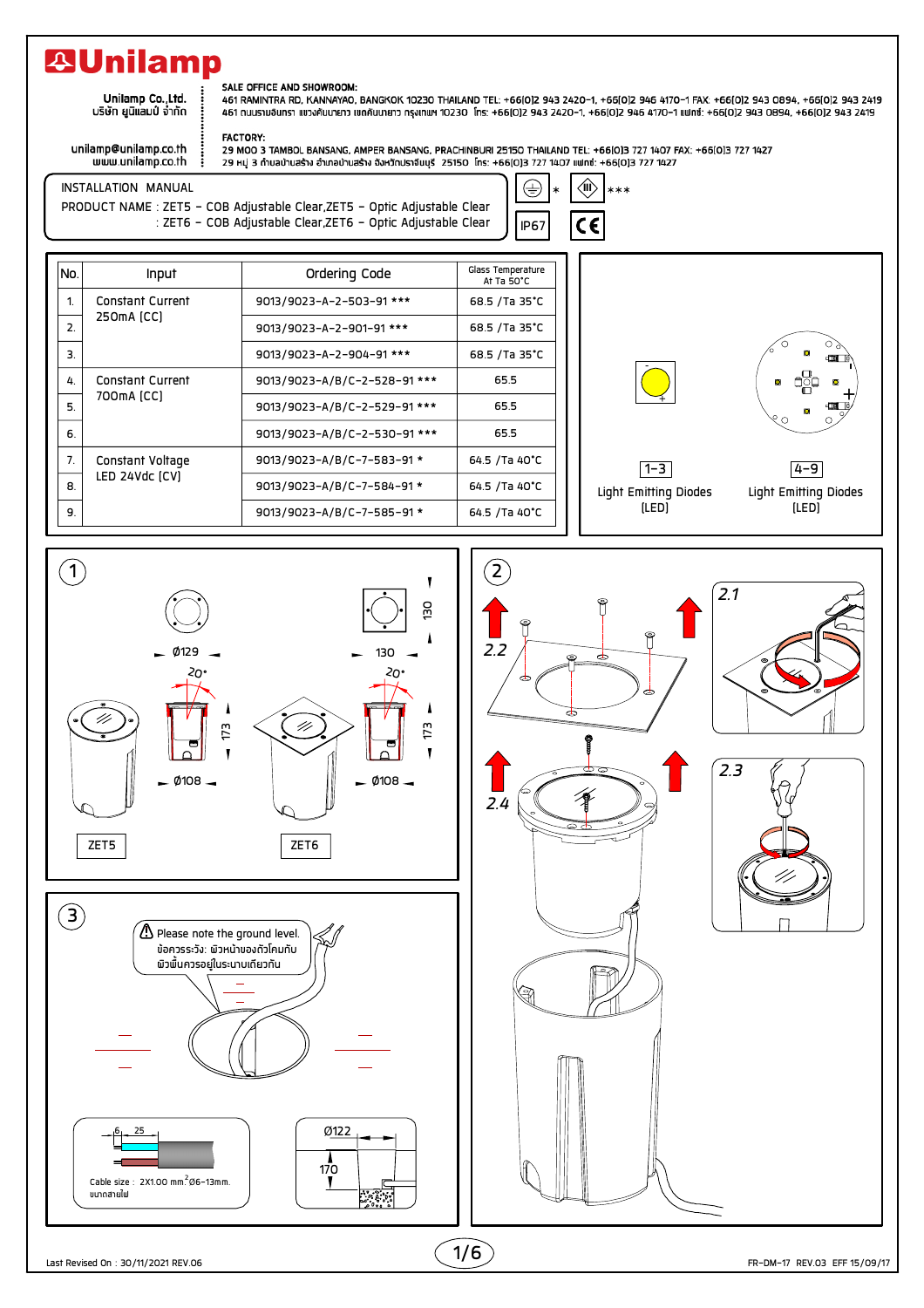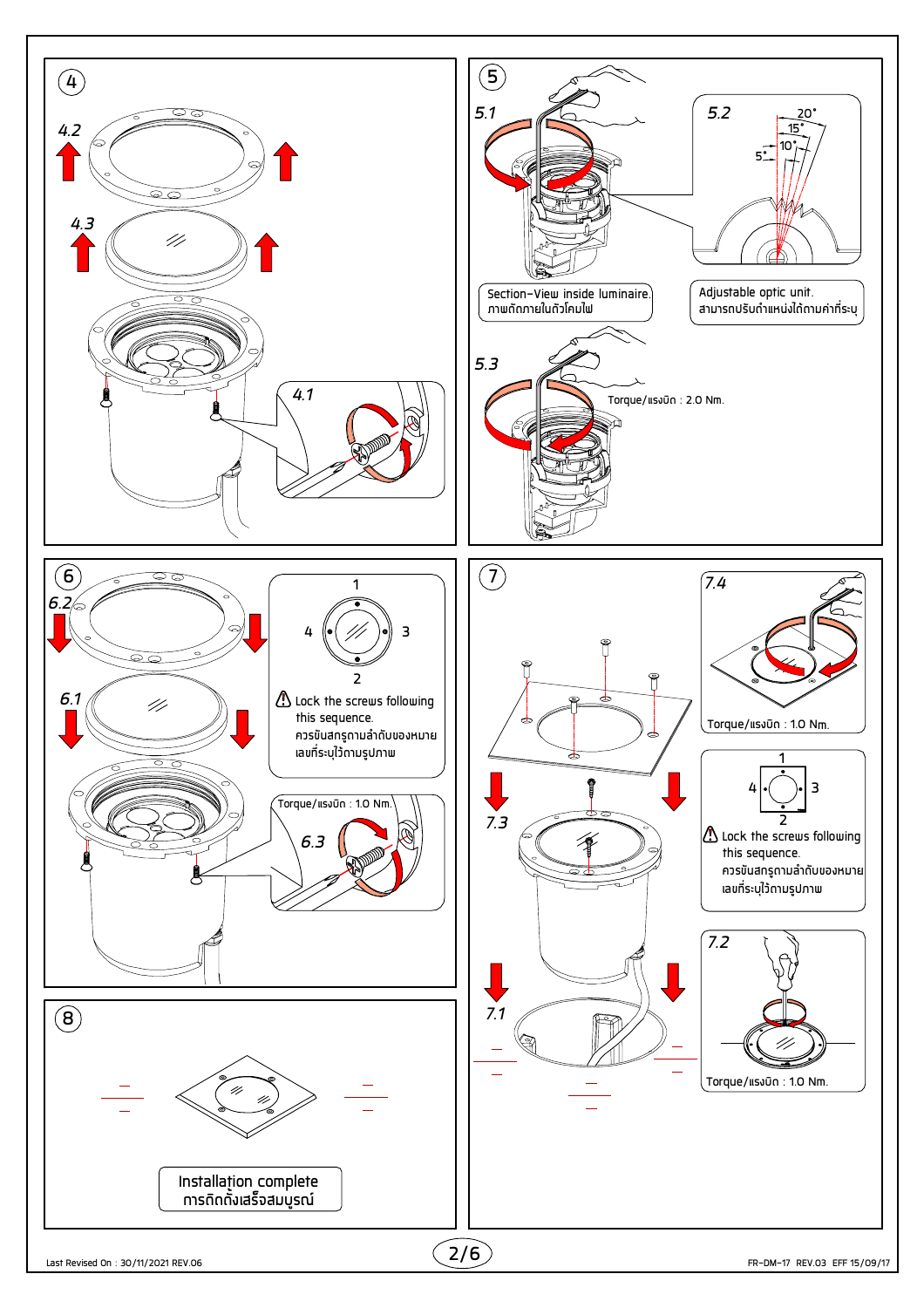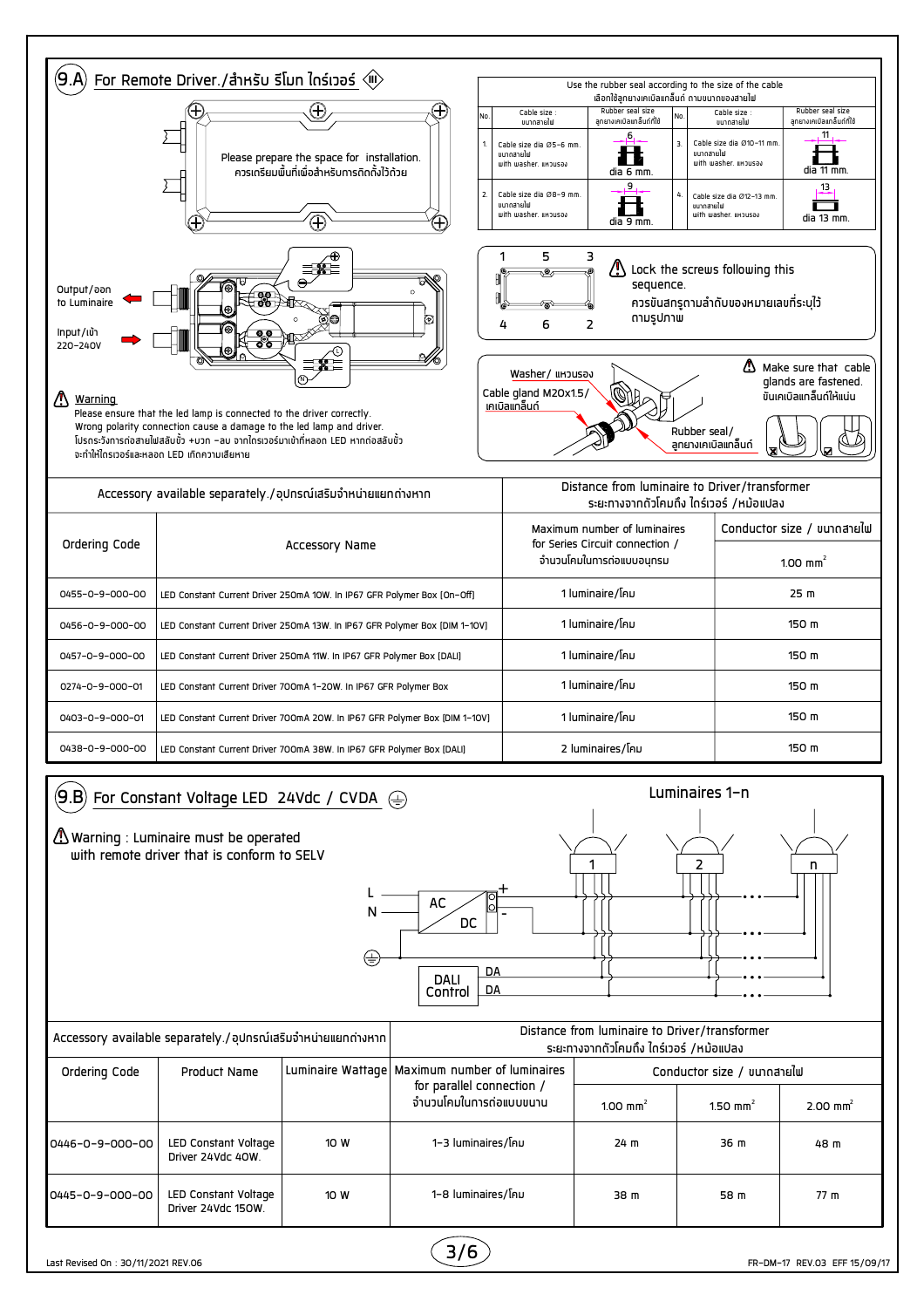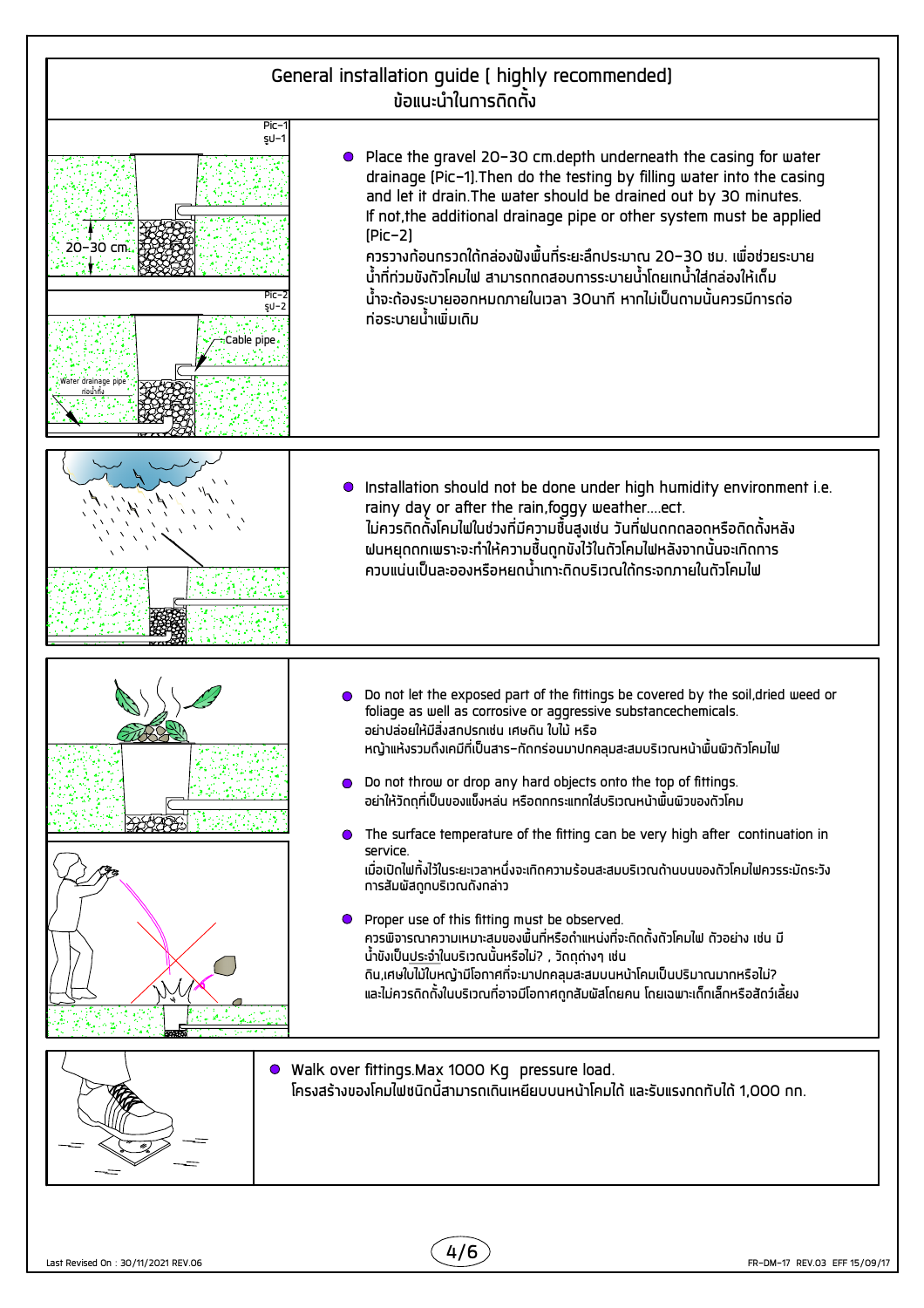

Remark : **HUJUHO** 

- 1. Installation should be carried out by a qualified electrician in accordance with appropriate national wiring regulation. ้ การถิดตั้งโคมไฟฟ้าและอปกรณ์ ควรดำเนินการโดยช่างไฟฟ้า ้ที่มีความร้และความชำนาญ ในการถิดถั<sup>้</sup>งอปกรณ์ไฟฟ้า
- 2. Disconnect the power before changing the lamp. ้ปิดสวิทช์ใฟทกครั้งที่เปลี่ยนหลอดใฟ

้โดยเฉพาะดามมาตรจำนของการไฟฟ้า

- 3. This is class 3 luminaire fixture. โคมไฟชนิดนี้จัดอยู่ใน ประเภท 3 ( CLASS III ) คือใช้ไฟโวลท์ดำ
- 4. Do not exceed the maximum wattage. ้ห้ามใช้หลอดไฟที่มีขนาดวัดด์เกินกว่าที่ระบ หรือใช้หลอดพิดประเภท
- 5. Don't touch LED while maintaining or cleaning. ้ห้ามสัมพัสหลอด LED ขณะบำรุงรักษา หรือทำความสะอาด

Warning : ข้อควรระวัง

1. The manufacturer will not be liable or held responsible for any incorrect installation, misuse or improper use and unauthorised modification to the fittings. Failure to comply with mentioned warning may cause serious damage or serious injury to persons, animals or objects. If any modification is required please consult your dealer for the details. ้ทางผู้ผลิตไม่สามารถรับผิดช<sub>ื่</sub>อบในความเสียหายใดๆที่เกิดจากการ

ู้ ถิดตั้งไม่ถูกวิธี, ใช้งานพิดประเภทหรือดัดแปลงตัวโคมในทุกกรณี ้ ซึ่ง สิ่งพิดปกติเหล่านี้ อาจทำให้เกิดอันดรายกับ คน สัตว์ สิ่งของ ้หากมีข้อสงสัยหรือมีความต้องการปรับแด่งดัวโคม ให้เหมาะสมกับการใช้งาน กรุณาถิดด่อดัวแทนจำหน่ายหรือพู้พลิด

2. Where damage has occured to the fittings, please make the replacement with standard parts before use. ้ในทรณีที่มีชิ้นส่วนประทอบใดเกิดความเสียหายทรุณาเปลี่ยนชิ้น ้ส่วนใหม่ก่อนการใช้งานทุกครั้ง เพื่อความปลอดภัย



Cable Size/ $y$ unnahe $d\omega$  : 5x1.00 mm.  $\varnothing$ 6-13 mm.









Cable Size/ขนาดสายใฟ : 2x1.00 mm.  $\varnothing$ 6-13 mm.